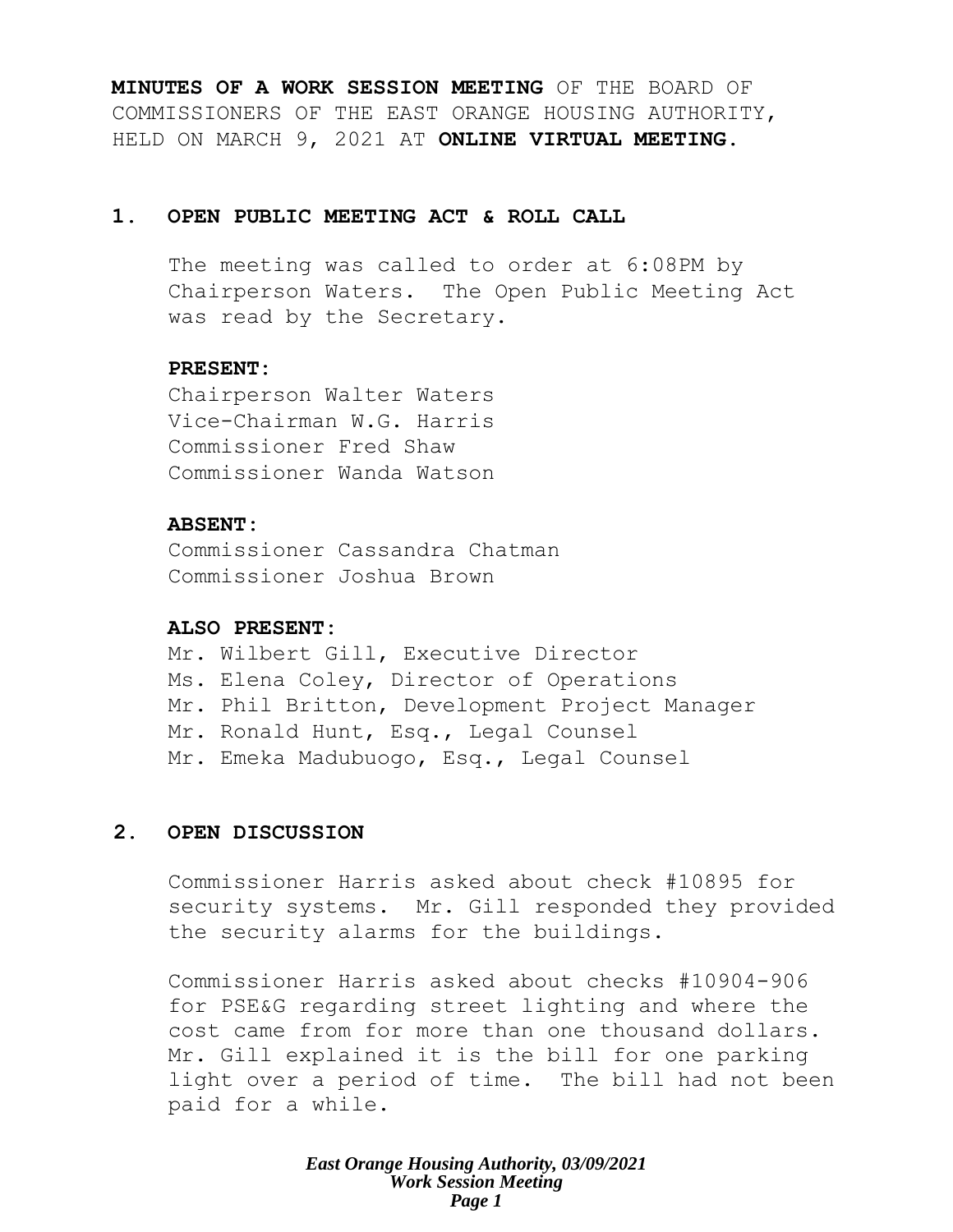Commissioner Harris asked about check #10901 for a door. Mr. Gill responded it was to replace a fire door and the cost is approximately \$2,000.00.

Commissioner Harris asked about the zoom call regarding Amherst Street. Ms. Coley responded they're doing monthly tenant management meetings to have an ongoing dialog with the tenants.

There was discussion regarding the committee assignments and meeting dates.

### **3. ADJOURNMENT**

Work Session adjourned at 6:22 PM.

*East Orange Housing Authority, 03/09/2021 Work Session Meeting Page 2*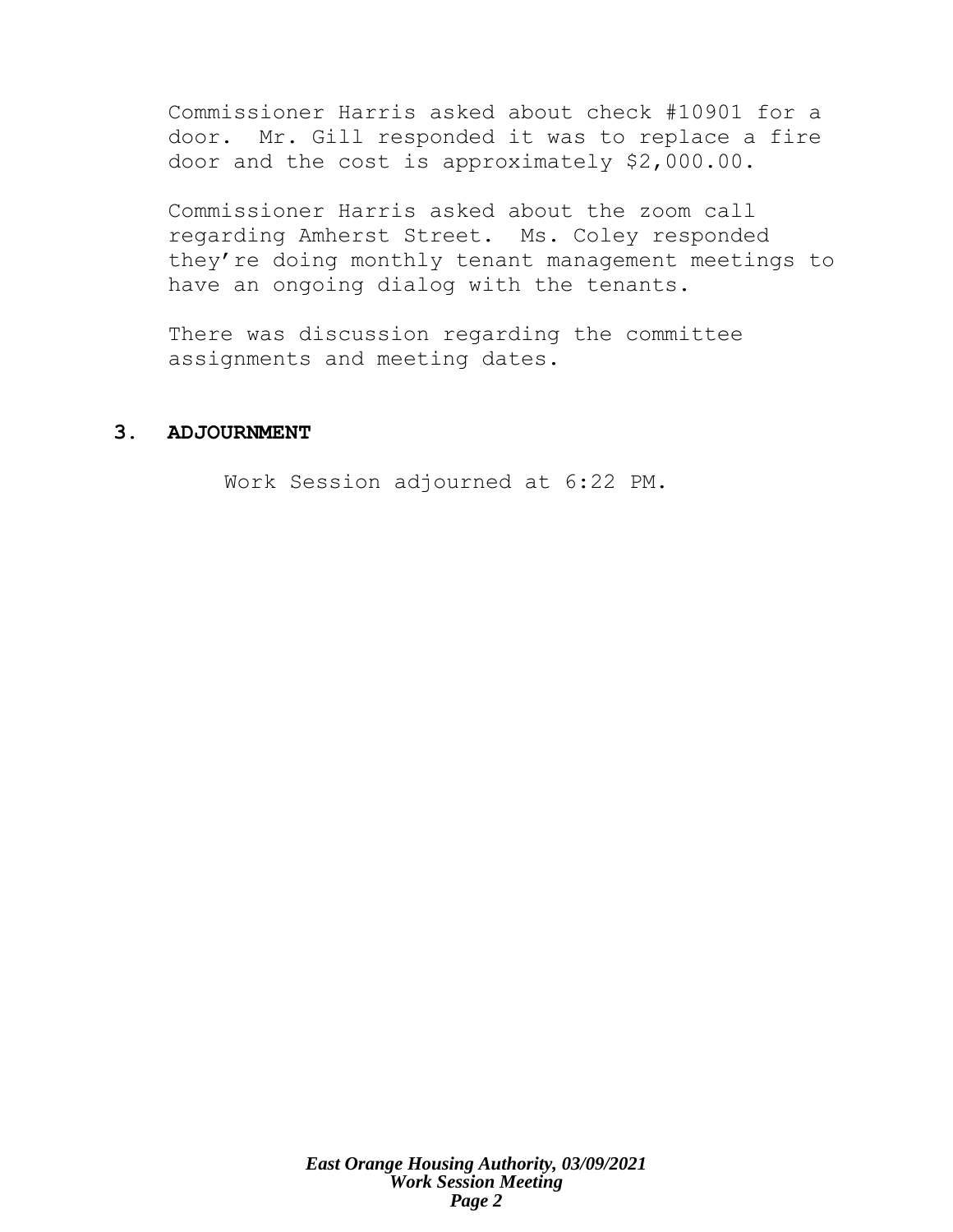**REGULAR MEETING** OF THE BOARD OF COMMISSIONERS OF THE EAST ORANGE HOUSING AUTHORITY, HELD ON MARCH 9, 2021 VIA CONFERENCE CALL.

The Board of Commissioners of the Housing Authority of the City of East Orange met in a Regular Meeting, via conference call, on the 9th day of March 9, 2021. Chairperson Walter Waters called the meeting to order at 7:07 PM.

This meeting is called to order and is being conducted in conformity with the Open Public Meeting Act. Notice of this meeting was e-mailed to Worrell Community Newspapers (East Orange Record) and NJ Advance Media (Star-Ledger) on Thursday, December 3, 2020. This notice was e-mailed to the City Clerk of East Orange on Thursday, December 3, 2020. This notice was posted at the administrative office and the Authority's two public housing developments and the EOHA website on Tuesday, December 8, 2020. Due to the Covid-19 pandemic, 2021 annual/regular meetings will be held virtually by dial-in number: 1-201-479-3015, Conference ID: 11875113#. Any changes will be posted on EOHA's website: EOHA.org at least 48 hours prior to the meeting date. The meeting will begin promptly at 7:00 p.m.

#### **PRESENT:**

Chairperson Walter Waters Vice-Chairman W.G. Harris Commissioner Wanda Watson Commissioner Fred Shaw Commissioner Cassandra Chatman

#### **ABSENT:**

Commissioner Joshua Brown

#### **ALSO PRESENT:**

Mr. Wilbert Gill, Executive Director Ms. Elena Coley, Director of Operations Mr. Phil Britton, Development Project Manager Ms. Kassema Jones, Project Manager Ms. Denise Milton, HCVP Manager Mr. Ronald Hunt, Esq., Legal Counsel Mr. Emeka Maduboogo, Esq., Legal Counsel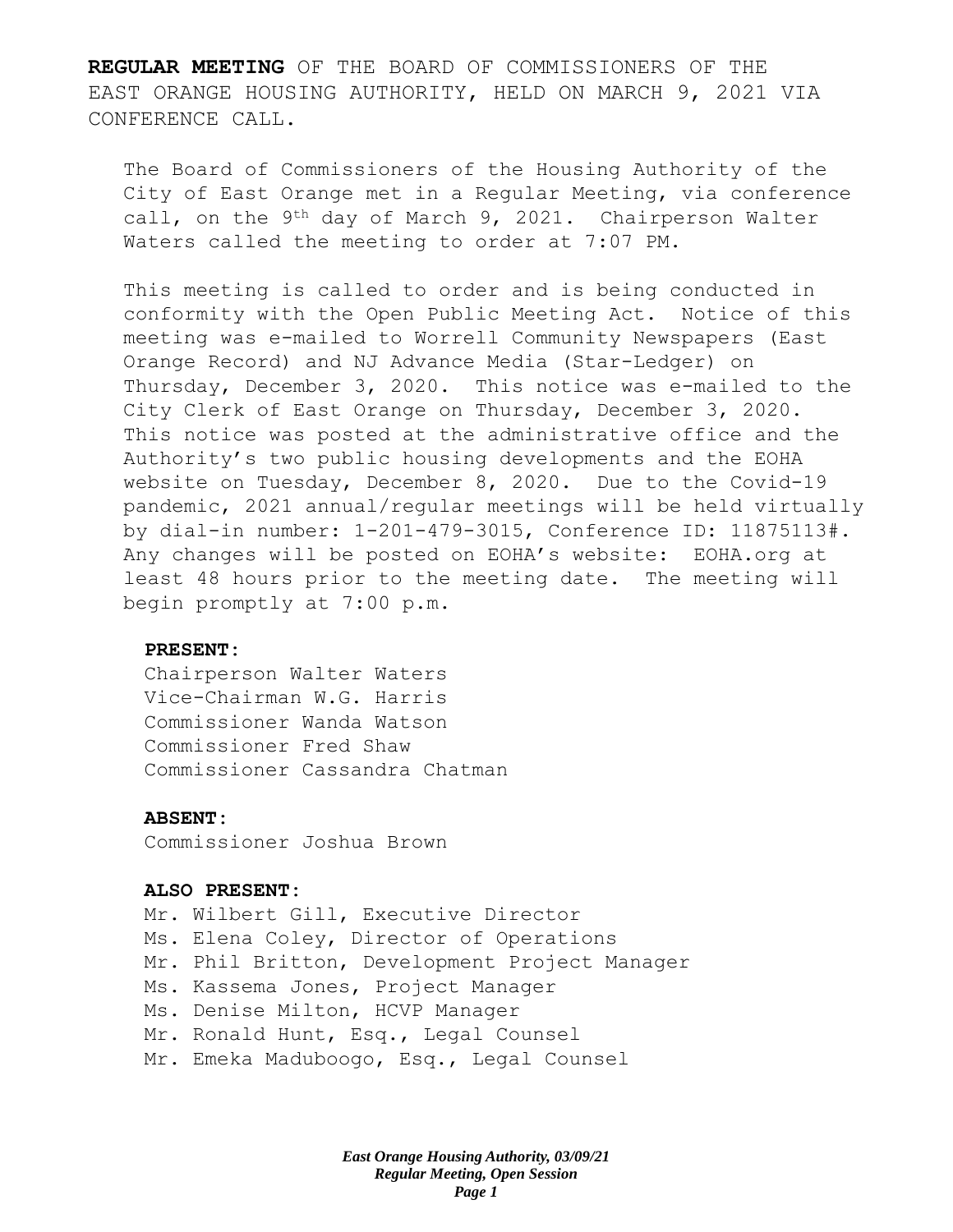#### **PUBLIC NOTICE OF REGULAR MEETING**

# **TO: BOARD OF COMMISSIONERS OF THE HOUSING AUTHORITY OF THE CITY OF EAST ORANGE, CITY CLERK OF EAST ORANGE, EAST ORANGE RECORD AND NEWARK STAR LEDGER**

Notice is hereby given pursuant to the Open Public Meetings Act, that a Regular Meeting of the Board of Commissioners of the Housing Authority of the City of East Orange, will be held on March 9, 2021, via conference call, for the purpose of acting upon:

**2021-11 RESOLUTION AWARDING A CONTRACT TO HYMANSON, PARNES & GIAMPAOLO FOR PROFESSIONAL AUDITING SERVICES OF LOW INCOME PUBLIC HOUSING PROGRAM AND HOUSING CHOICE VOUCHER PROGRAM FOR THE FISCAL YEAR 2020 IN AN AMOUNT OF \$12,270** 

### **2021-12 2021 (2021-2022) ADOPTED BUDGET RESOLUTION**

And for the purpose of transacting any other business related hereto or which may properly come before each meeting.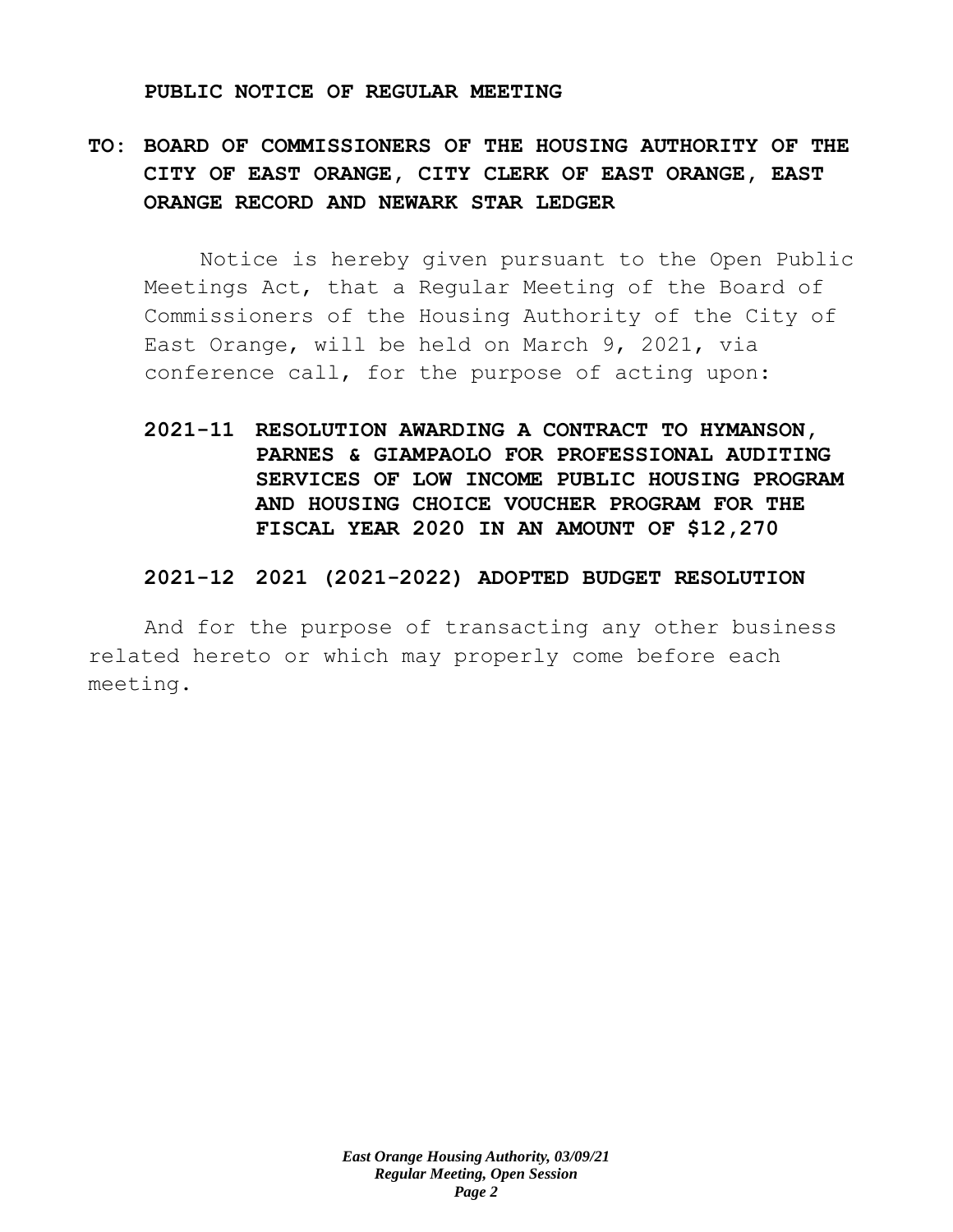### 1. **OPEN PUBLIC MEETING ACT and ROLL CALL**

### **PRESENT:**

Chairperson Walter Waters Vice-Chairman W.G. Harris Commissioner Wanda Watson Commissioner Fred Shaw Commissioner Cassandra Chatman

#### **ABSENT:**

Commissioner Joshua Brown

### **ALSO PRESENT:**

Mr. Wilbert Gill, Executive Director Ms. Elena Coley, Director of Operations Mr. Phil Britton, Development Project Manager Ms. Kassema Jones, Project Manager Mr. Ronald Hunt, Esq., Legal Counsel Mr. Emeka Madubuogo, Esq., Legal Counsel

### **2. MINUTES**

**MOTION:** Commissioner Harris moved to approve the minutes of the previous meeting in February 2021. Commissioner Chatman seconded. There were no questions.

ROLL CALL:

Ayes: Chatman, Watson, Shaw, Harris, Waters. Nays: None. Abstentions: None.

The Resolution was approved 5-0-0.

### **3. APPROVAL OF THE BILLS**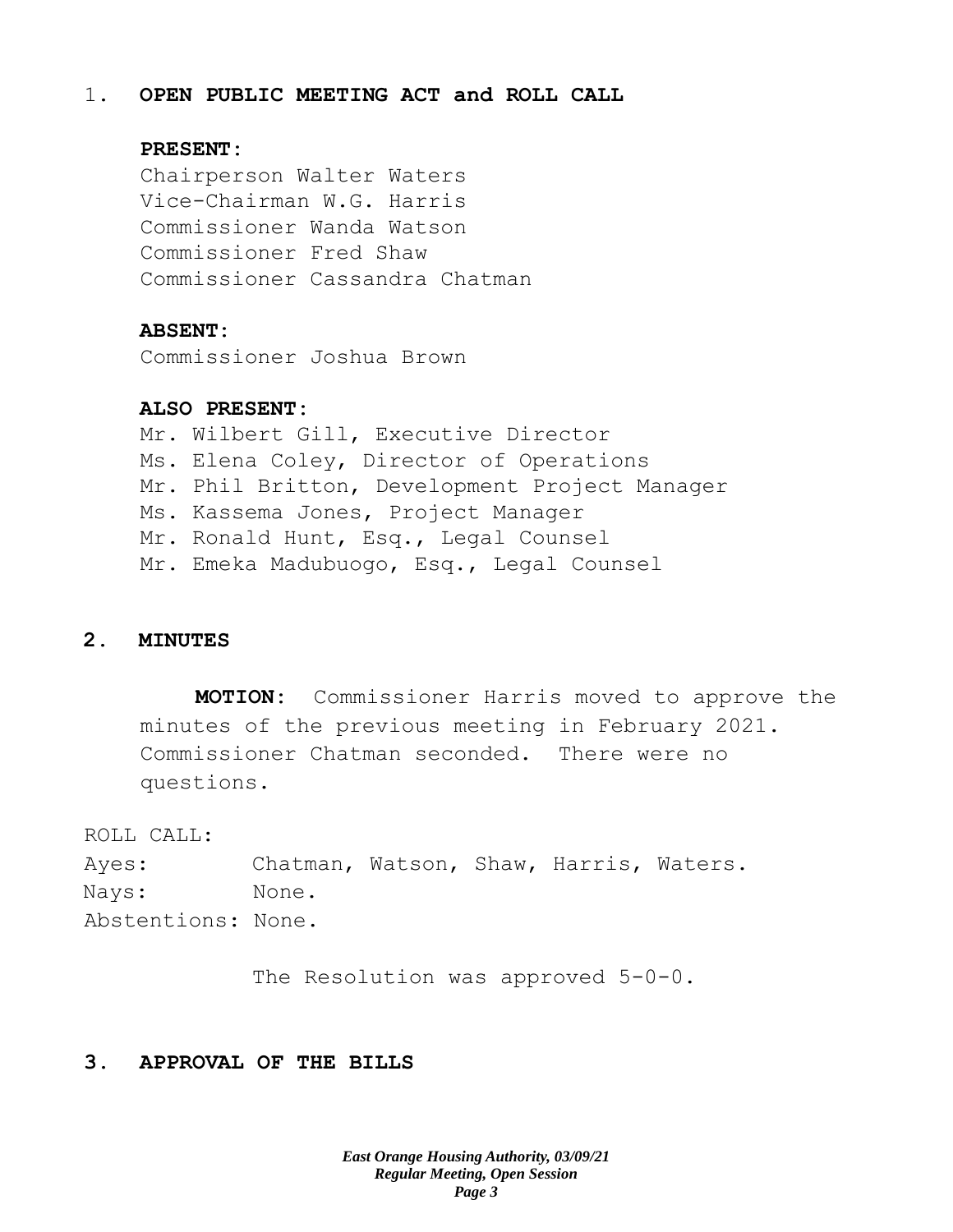**MOTION:** Commissioner Harris moved to approve the payment of September bills. Commissioner Chatman seconded. There were no questions.

ROLL CALL:

Ayes: Watson, Shaw, Chatman, Harris, Waters. Nays: None. Abstentions: None.

The Resolution was approved 5-0-0.

#### **4. VISITORS**

None

#### **5. REPORTS**

**COMMITTEE REPORTS**

**REAL ESTATE DEVELOPMENT:** There was no report. **FINANCE:** There was no report. **BUILDINGS & GROUNDS:** There was no report. **BY-LAWS & PROCUREMENT:** There was no report. **PERSONNEL:** There was no report. **NON-PROFIT COMMITTEE:** There was no report. **EOHCDC BOARD OF DIRECTORS**: There was no report.

**LEGAL REPORT (Board Attorneys)**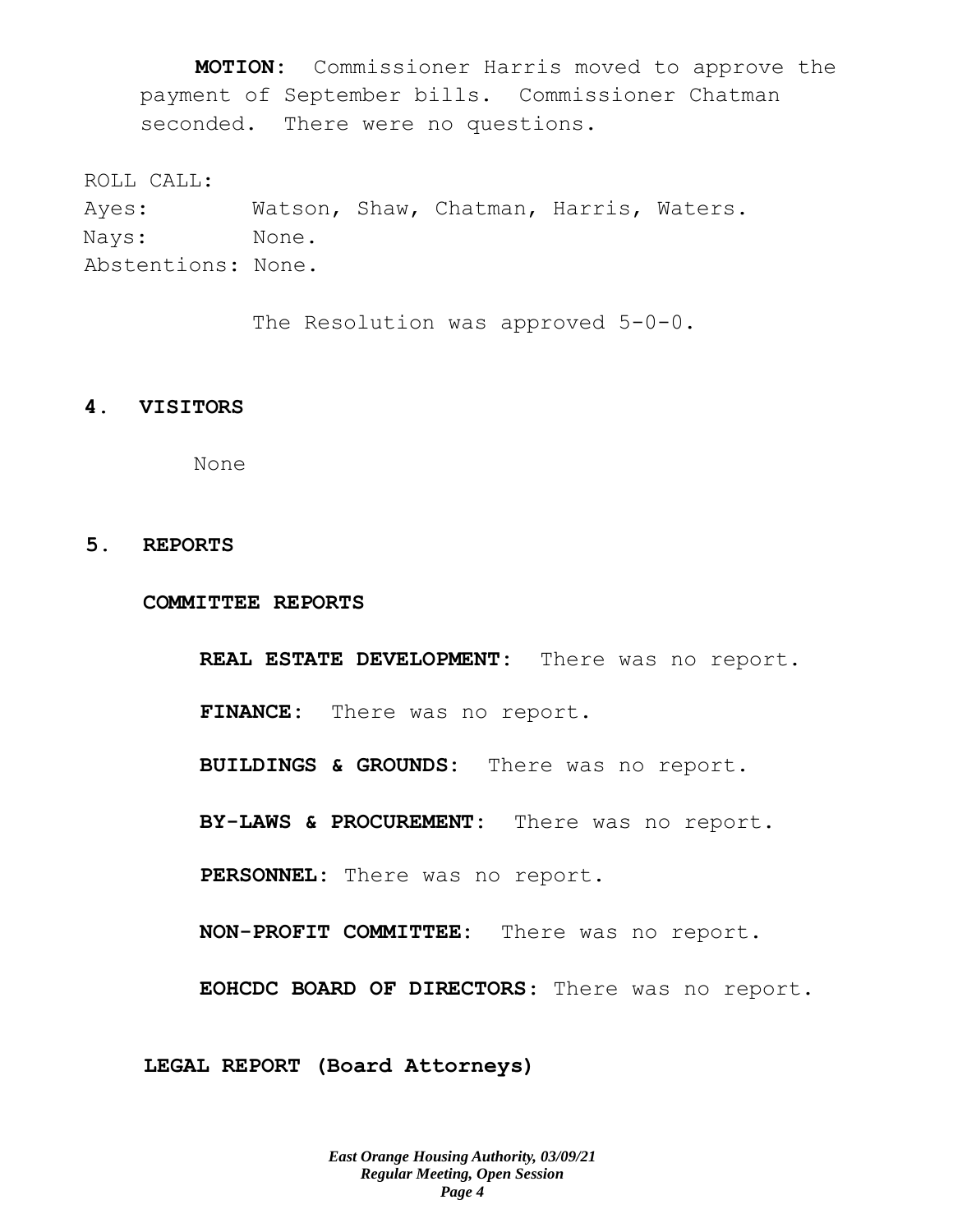There was no report.

### **EXECUTIVE DIRECTOR**

The report stood. Mr. Gill highlighted his report and answered questions from the Commissioners. Mr. Britton highlighted his report regarding real estate. Ms. Jones highlighted her report. Ms. Coley gave an overview of her report.

### **6. OLD BUSINESS**

There was no Old Business.

#### **7. NEW BUSINESS**

There was no New Business.

### **8. RESOLUTIONS**

## **2021-11 RESOLUTION AWARDING A CONTRACT TO HYMANSON, PARNES & GIAMPAOLO FOR PROFESSIONAL AUDITING SERVICES OF LOW INCOME PUBLIC HOUSING PROGRAM AND HOUSING CHOICE VOUCHER PROGRAM FOR THE FISCAL YEAR 2020 IN AN AMOUNT OF \$12,270**

Commissioner Shaw moved to approve. No second. There was discussion on the motion regarding bidding on the services. Mr. Hunt explained there is no need to go out for a bid because it is for professional services. There was second by Commissioner Chatman.

ROLL CALL:

Ayes: Chatman, Watson, Shaw, Waters. Nays: Harris.